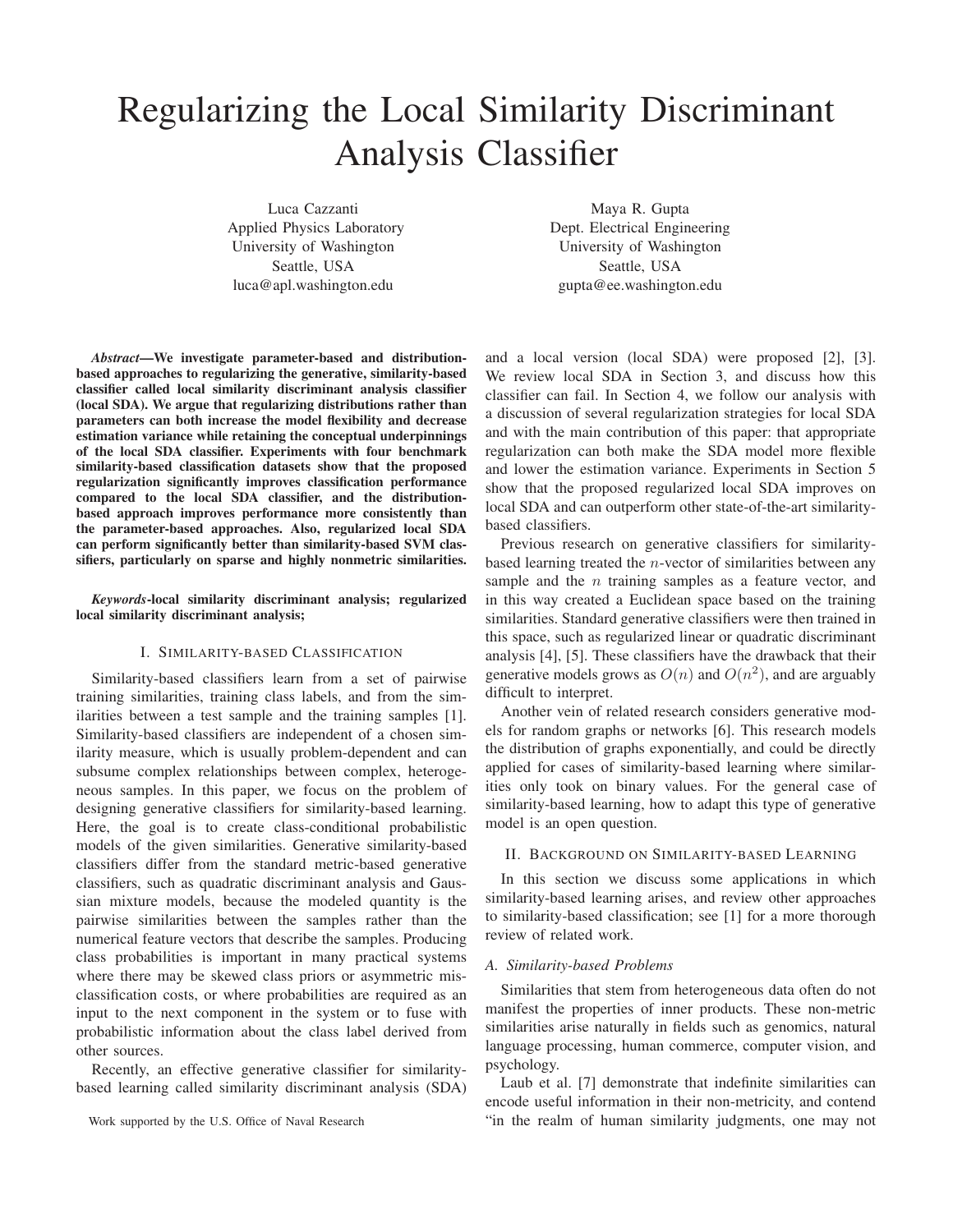speak of artifact or erroneous judgements with respect to an Euclidean norm. On the contrary: having an Euclidean norm is rather the exception."

In this paper we will show results on experiments for four different similarities, which we detail here to illustrate the diversity of classification problems for which similaritybased classifiers are a natural fit. These datasets stem from human experience and are available from the Similarity-based Learning Repository<sup>1</sup>.

The Amazon problem is to classify books as fiction or non-fiction, where the similarity between two books is the symmetrization of the percentage of customers who bought one books after viewing the other book. There are 96 samples in this dataset, 36 from class Non-fiction, and 60 from class Fiction. This similarity function strongly violates the triangle inequality. This dataset is also especially interesting because this similarity strongly violates the minimality property that says a sample should be maximally similar to itself, because customers often buy a different book if they first view a poorlyreviewed book. Fig. 1 shows the  $96 \times 96$  similarity matrix and its spectra.

The Aural Sonar problem is to distinguish 50 target sonar signals from 50 clutter sonar signals. Listeners perceptually evaluated the similarity between two sonar signals on a scale from 1 to 5. The pairwise similarities are the sum of the evaluations from two listeners, resulting in a perceptual similarity from 2 to 10 [8]. This dataset is interesting because perceptual similarities are often non-metric.

The Patrol problem is to classify 241 people into one of 8 patrol units based on who people claimed was in their unit when asked to name five people in their unit [9]. Like the Amazon dataset, this is a sparse dataset, as most of the similarities are zero.

The Voting problem is to classify 435 representatives into two political parties based on their votes [10]. The categorical feature vector of yes/no/abstain votes was converted into pairwise similarities using the value difference metric, which is a (dis)similarity designed to be useful for classification [11]. The voting similarity is almost metric.

## *B. Other Similarity-based Classifiers*

Besides generative classifiers, there are three major approaches to similarity-based classification: nearest neighbor methods, treating similarities as features, and treating similarities as kernels. Treating similarities as features means using the similarities to the  $n$  training samples (or some subset thereof) as a feature vector, and then classifying with any standard metric learning algorithm. In our experiments, we represent this approach with a support vector machine (SVM) applied (with a linear kernel) to the similarities-as-features [12]. Treating similarities as kernels entails approximating the similarity training matrix by a symmetric positive definite matrix which can be used as a kernel in an SVM. Three popular ways to approximate the similarity matrix are to set



Fig. 1. Top: The  $96 \times 96$  similarity matrix is shown for the samples in the Amazon dataset. Darker color corresponds to greater similarity. One sees from the diagonal that the Amazon samples are not necessarily most similar to themselves. Also, the Amazon similarities are mostly zero (shown as white). Bottom: The eigenvalues for the Amazon similarity matrix are shown; Amazon has the largest relative-magnitude negative eigenvalues out of the five datasets considered in the experiments.

any negative eigenvalues to zero (clip), to flip any negative eigenvalues so they become positive (flip), and to add the identity matrix scaled by the minimum (negative) eigenvalue to the original similarity matrix (shift) [13]. Clipping the spectrum produces the nearest positive semidefinite matrix in terms of the Frobenius norm. Flipping the eigenvalues is

<sup>1</sup> idl.ee.washington.edu/similaritylearning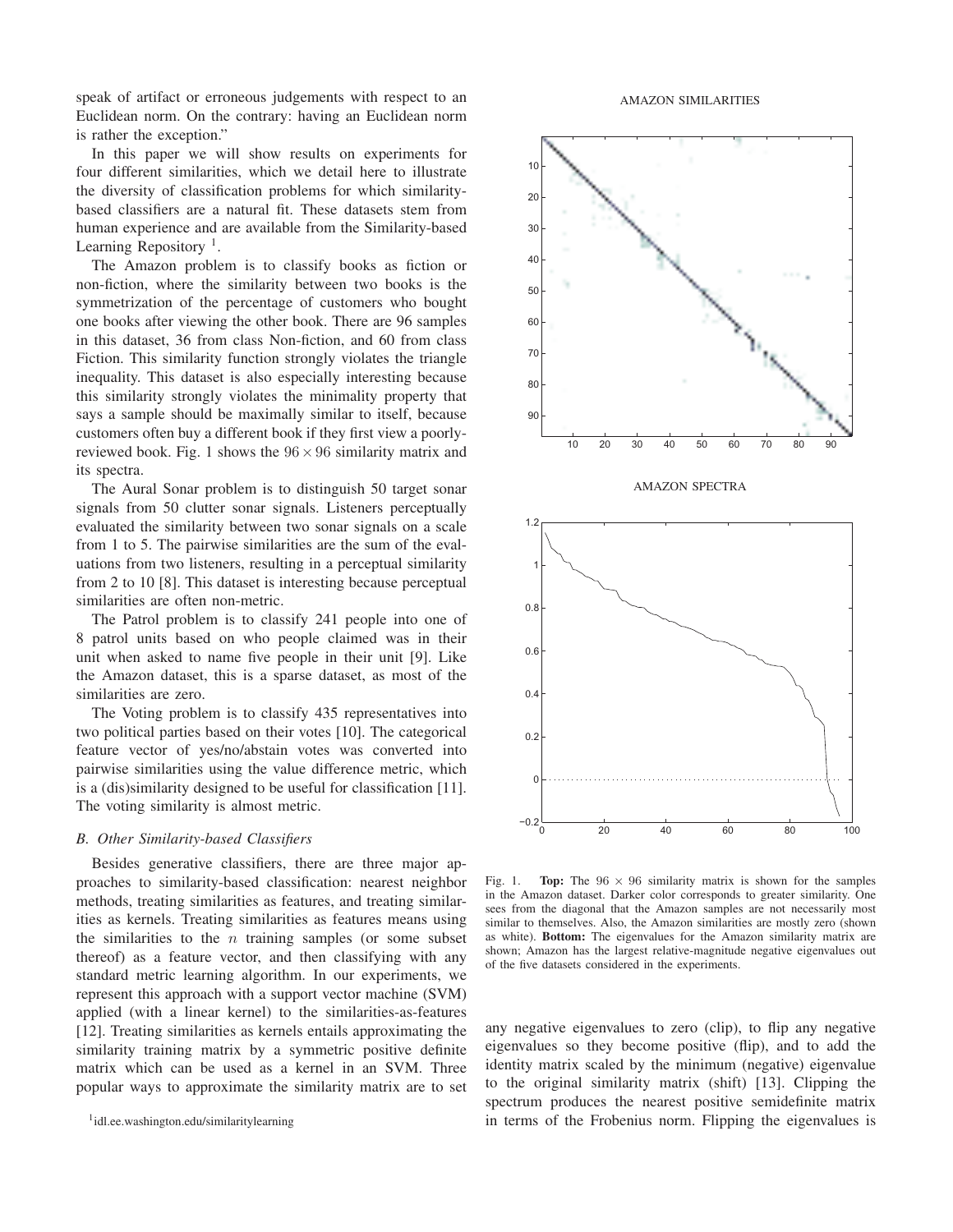similar to treating  $SS<sup>T</sup>$  as a kernel, and thus behaves similarly to using the similarities-as-features. Shifting the spectrum has the property that only the self-similarities are changed [14].

#### III. REVIEW AND ANALYSIS OF LOCAL SDA

In this section we briefly review the local SDA classifier and motivate the need for regularization.

## *A. Review of Local SDA*

Assume that the test and training samples belong to an abstract space of possible samples  $B$ , such as the set of all books. Let  $X \in \mathcal{B}$  be a random test sample with random class label  $Y \in \{1, 2, \ldots, G\}$ , and let  $x \in \mathcal{B}$  denote the realization of X. Also assume that one can evaluate a relevant similarity function  $s : \mathcal{B} \times \mathcal{B} \to \Omega$ , where  $\Omega \subset \mathcal{R}$  is assumed to be a finite discrete space without loss of generality. Let  $\mathcal{X} \subset \mathcal{B}$  be the set of  $n$  training samples.

The local SDA classifier follows from the standard Bayes classifier by making the fundamental assumption that all the information about  $X$ 's class label depends only on local similarity statistics. Previous work considered different variants [15], but here we restrict attention to the local centroid variant that seems to be most effective [2].

Given a test sample x, the local centroid  $\mu_h(x)$  for class h is defined as the local training sample with maximum sumsimilarity to its class:

$$
\mu_h(x)
$$
 solves arg  $\max_{a \in \mathcal{X}_h \cap \mathcal{N}(x)} \sum_{z \in \mathcal{X}_h \cap \mathcal{N}(x)} s(z, a),$  (1)

where  $X_h \subset \mathcal{X}$  is the subset of training samples from class h and  $\mathcal{N}(x)$  is the neighborhood of x defined as its k nearest (most similar) training samples. Then, the classification rule for the local SDA classifier is to classify a test sample  $x$  as the class  $\hat{y}$  that minimizes the expected misclassification costs<sup>2</sup>:

$$
\arg\min_{f=1,\dots,G} \sum_{g=1}^G C(f,g) \left( \prod_{h=1}^G \gamma_{gh} e^{\lambda_{gh}s(x,\mu_h)} \right) P(g), \quad (2)
$$

where  $C(f, g)$  is the cost of classifying as class f when the true class is  $g$ ,  $P(g)$  is the a priori probability of class  $g$ , and  $P(x|Y = g)$  is modeled as  $\prod_h P(s(x, \mu_h)|Y = g)$  =  $\prod_h \gamma_{gh} e^{\lambda_{gh} s(x,\mu_h)}$ , that is, the product of class-conditional probabilities of the similarity of x to the centroid  $\mu_h$  of class  $h$ , given that  $x$  is in class  $g$ .

The parameters  $\{\lambda_{gh}\}$  are determined by numerical minimization under the method-of-moments constraint that the expected value of the similarity be equal to the observed average similarity,

$$
E_{P(s(x,\mu_h)|Y=g)}[s(X,\mu_h)] = \frac{\sum_{z \in \mathcal{X}_g \cap \mathcal{N}(x)} s(z,\mu_h)}{|\mathcal{X}_g \cap \mathcal{N}(x)|},\quad(3)
$$

and the parameters  $\{\gamma_{gh}\}$  are determined by normalization.

In summary, the SDA model can be interpreted as the maximum likelihood exponential model with independence assumptions, or equivalently as the maximum entropy distribution that satisfies the set of mean constraints given by (3).

## *B. Analysis of Local SDA*

We have found experimentally that the local classconditional estimates have high variance, and that often the local SDA classifier must degenerate to a simpler model. Consider the case that a neighborhood  $\mathcal{N}(x)$  contains only one training sample from any class  $g$ , then the class-conditional pmfs for that class would be a Kronecker delta with all its probability concentrated on the self-similarity of the single neighborhood training sample. Unless the test sample happened to have that exact similarity, the likelihood of the test sample's similarities would be considered zero for that class. Similar difficulties can arise if there are only a few neighbors from a class, or in general if the resulting local model is degenerate. In fact, our analysis suggests that this degeneracy problem occurs often, and that how it is handled can significantly change the performance of local SDA.

In the original local SDA paper [2], the degeneracy problem was handled by reverting to a local nearest centroid classifier [16] for all the classes if any class had exactly one neighbor. This is suboptimal for multiple reasons: (1) degeneracies can happen even if there is more than one neighbor; (2) for classification problems with many classes it is likely that some class will only have one neighbor in a test sample's neighborhood; (3) reverting to a local nearest centroid classifier does not produce probability estimates; and (4) reverting to a local nearest centroid classifier creates a conceptual and empirical discontinuity as the neighborhood size changes.

Another approach to cope with the local scarcity of samples from one or more classes is to increase the size of the neighborhood  $k$  until satisfactory estimates of each class-conditional distribution can be achieved. This approach decreases the localized quality of local SDA, potentially increasing the model bias because a larger neighborhood size must be used.

## IV. REGULARIZED LOCAL SDA

We propose regularizing the local SDA classifier as a way to solve the degenerate model problem described in Sec III-B, while retaining both the localized and generative characteristics of local SDA. We discuss three methods for regularizing the local SDA classifier: regularizing the parameters  $\lambda_{gh}$ , regularizing the mean similarity constraint (3), and regularizing the class-conditional distributions  $P(s(x, \mu_h)|Y = g)$ . We argue that this third option is most consistent with the model intuition and affords the best bias-variance trade-off.

## *A. Regularizing the Model Parameters*

One of the first regularized generative models was Friedman's proposal to regularize the covariance matrix in quadratic discriminant analysis (QDA) [17]. A straightforward generalization of Friedman's success with regularized QDA would

<sup>&</sup>lt;sup>2</sup>We drop the cumbersome notation  $\mu_h(x)$  from the rest of the paper in favor of  $\mu_h$ , but it should be understood that the class centroids are determined from the neighborhood  $\mathcal{N}(x)$ , and thus depend on the test sample x.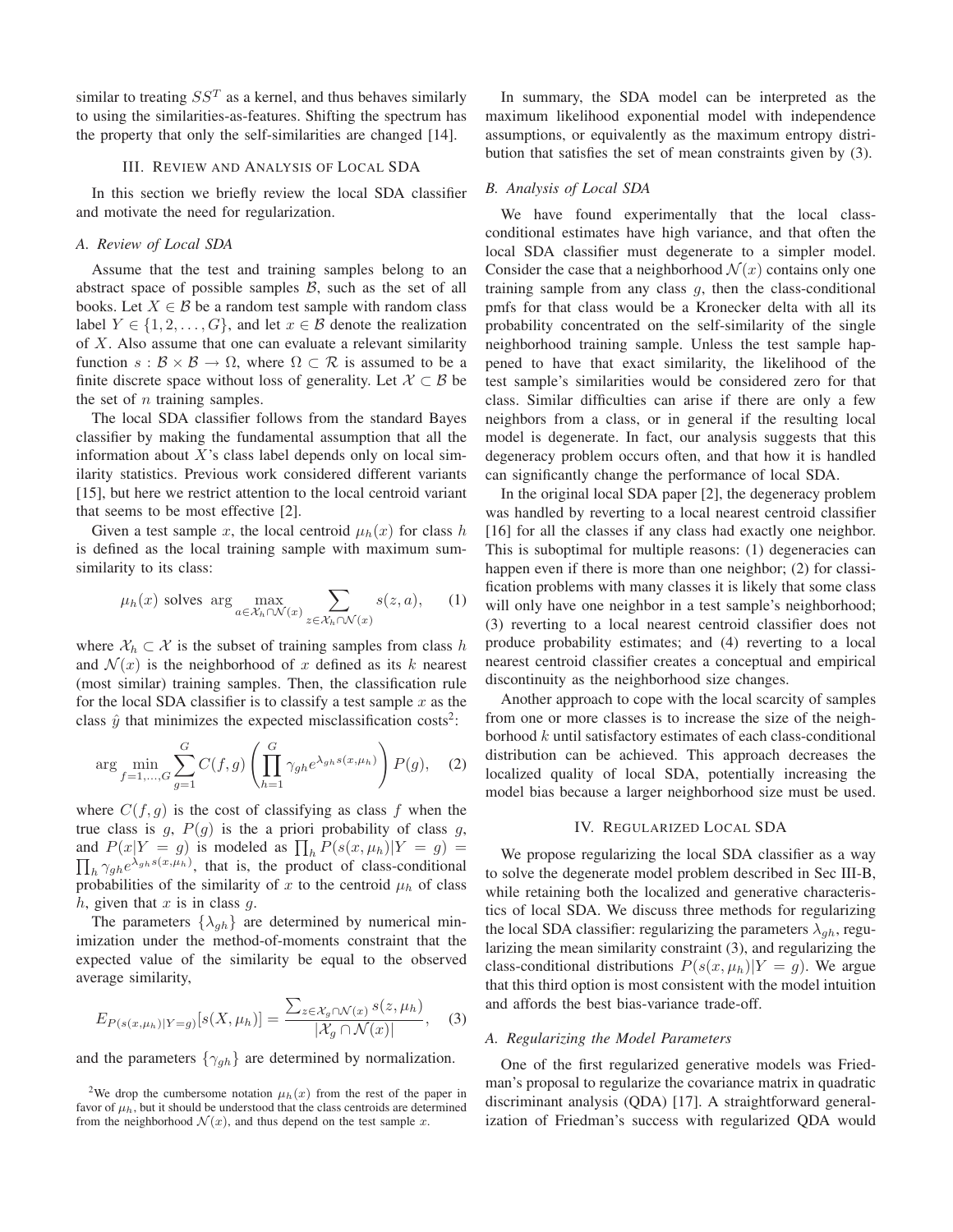suggest regularizing the model parameter  $\lambda_{gh}$ , by linearly combining it with a more stable analogous parameter  $\tilde{\lambda}_{gh}$ :

$$
\hat{\lambda}_{gh} = (1 - \alpha)\lambda_{gh} + \alpha \tilde{\lambda}_{gh},\tag{4}
$$

where the parameter  $0 \leq \alpha \leq 1$  controls the weight of the regularization and can be chosen by cross-validation. The parameter  $\tilde{\lambda}_{gh}$  could for example be the model parameter for the corresponding global SDA model (that is, for  $k = n$ ), or could be the model parameter averaged over classes:

$$
\tilde{\lambda}_{gh} = \tilde{\lambda} = \frac{1}{G^2} \sum_{g=1}^{G} \sum_{h=1}^{G} \lambda_{gh}.
$$

This regularization will generally result in flatter exponential models. The regularized parameter  $\hat{\lambda}_{gh}$  is the solution to some mean constraint

$$
E_{\hat{P}(s(x,\mu_h)|Y=g)}[s(X,\mu_h)] = c,\t\t(5)
$$

but because the similarity domain is discrete and finite, there is no straightforward relationship between the  $c$  in (5) and the unregularized empirical average in the constraint (3). Thus, the intuitive connection between  $\hat{\lambda}_{gh}$  and the mean similarity is lost, and we find it difficult to interpret this regularization or relate it back to the maximum entropy framework used to justify local SDA.

#### *B. Regularizing the Empirical Mean*

A more interpretable regularization results from regularizing the empirical class-conditional mean in (3) and solving for the exponential model parameter  $\hat{\lambda}_{gh}$  that satisfies:

$$
E_{\hat{P}(s(x,\mu_h)|Y=g)}[s(x,\mu_h)]
$$
  
=  $(1-\alpha)\frac{\sum_{z\in\mathcal{X}_g\cap\mathcal{N}(x)}s(z,\mu_h)}{|\mathcal{X}_g\cap\mathcal{N}(x)|} + \alpha\frac{\sum_{z\in\mathcal{X}_g}s(z,\tilde{\mu}_h)}{|\mathcal{X}_g|},$ 

where  $\tilde{\mu}_h$  is the global centroid for the hth class (defined by (1) for  $\mathcal{N}(x) = \mathcal{X}$ ).

This strategy shifts the local mean similarity toward the global mean similarity, and the resulting pmf is shifted correspondingly, generally towards a flatter exponential. The motivation for this type of regularization is that linearly combining the local and global means before estimating the parameter moderates the classification variance caused by the randomness of choosing only a local neighborhood of training samples.

We note a drawback to this regularization approach. A good regularizer should be a more stable version of what is illposed. But, we expect the global average similarity to the global centroid  $s(z, \tilde{\mu}_h)$  to differ qualitatively from the local average similarity that it is regularizing in (6).

#### *C. Regularizing the Class-conditional Probabilities*

The approaches in the previous two sections regularize the parameters that control the class-conditional pmfs  $P(s(x, \mu_h)|Y = g)$  by either directly regularizing the exponents  $\{\lambda_{gh}\}$ , or indirectly regularizing them by regularizing the mean constraints. In contrast, here we propose to regularize the local class-conditional pmfs themselves by linearly combining them with the average of the local class-conditional pmfs computed from the training set. This regularization should reduce estimation variance, but also enlarges the model space to include more than exponential distributions, thus increasing the model flexibility.

Let  $z \in \mathcal{X}$  be a training sample, and let  $\mathcal{N}(z) \subset \mathcal{X}$  be its neighborhood consisting of its  $k$  most similar samples from X. Let training sample's z's class h local centroid  $\mu_h(z)$  be computed from  $\mathcal{N}(z)$ , that is

$$
\mu_h(z)
$$
 solves arg  $\max_{a \in \mathcal{X}_h \cap \mathcal{N}(z)} \sum_{q \in \mathcal{X}_h \cap \mathcal{N}(z)} s(q, a)$ .

Denote by  $P_z(s(q, \mu_h(z))|Y = g)$  the gth-hth local classconditional pmf computed from z's neighborhood such that is  $P_z(s(q, \mu_h(z))|Y = g)$  is the class-conditional pmf determined by solving the mean constraint,

$$
E_{P(s(q,\mu_h(z))|Y=g)}[s(Q,\mu_h(z))]
$$
  
= 
$$
\frac{\sum_{q \in \mathcal{X}_g \cap \mathcal{N}(z)} s(q,\mu_h(z))}{|\mathcal{X}_g \cap \mathcal{N}(z)|}.
$$
 (6)

Then to each training sample  $z$  there corresponds a local class-conditional pmf  $P_z(q, \mu_h(z))|Y = g$  for  $g = 1, ..., G$ and  $h = 1, \ldots, G$ , and repeating the process for each of the n training samples creates a set of n pmfs  $\{P_z(q,\mu_h(z))|Y =$  $g$ } for each of the possible  $G^2$  choices of g and h. We average these training local class-conditional pmfs for each choice of  $q$  and  $h$ :

$$
P_{ave}(s_h|g) \stackrel{\triangle}{=} \frac{1}{|\mathcal{X}|} \sum_{z \in \mathcal{X}} P_z(s(q, \mu_h(z)) | Y = g). \tag{7}
$$

Each average local class-conditional pmf  $P_{ave}$  is linearly combined with the corresponding test sample's estimated local class-conditional pmf to produce the regularized local classconditional pmfs used in the classifier. That is, given a test sample x and its neighborhood  $\mathcal{N}(x)$  of size k, the  $G^2$  local pmfs are each regularized as

$$
\hat{P}(s(x,\mu_h)|Y=g) \tag{8}
$$
\n
$$
= (1-\alpha)P(s(x,\mu_h)|Y=g) + \alpha P_{ave}(s_h|g)
$$

The proposed *marginal-regularized local SDA* classification rule then takes the product of the assumed-independent regularized marginals:

$$
\arg \min_{f=1,\dots,G} \sum_{g=1}^{G} C(f,g) \left( \prod_{h=1}^{G} \hat{P}(s(x,\mu_h)|Y=g) \right) P(g).
$$
\n(9)

We recently proposed an alternative distribution-based method that regularizes based on the local joint pmfs [18]. That is, we first regularize each marginal class-conditional pmf, and multiply the regularized marginals to form the  $G$  class-conditional joint pmfs used in  $(9)$ . For notational simplicity, denote by  $\mathcal{T}(x) \stackrel{\triangle}{=} \{s(x,\mu_1), \ldots, s(x,\mu_G)\}\$ , the set of similarities of test sample  $x$  to the class centroids. Also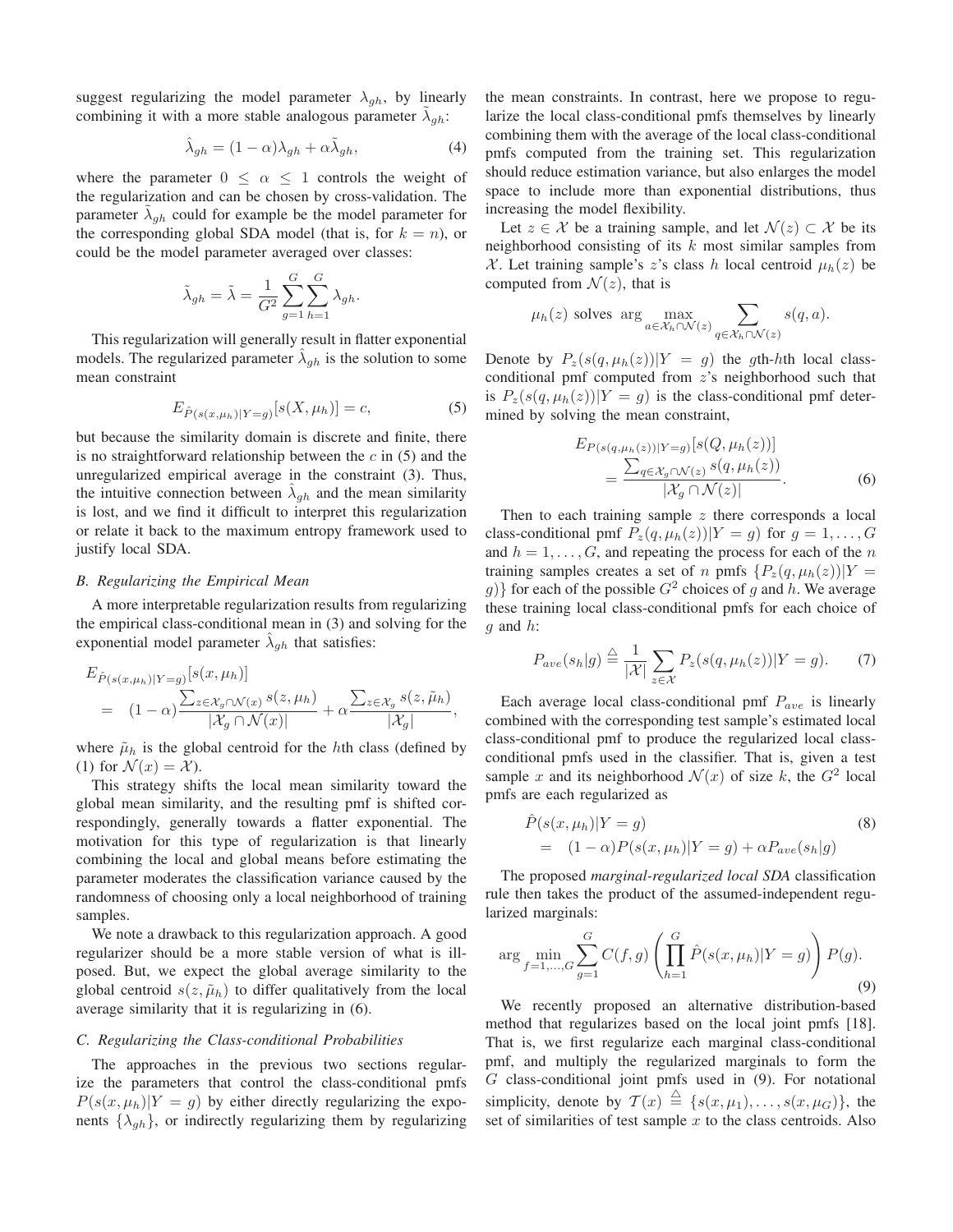denote each class-conditional joint pmf and its regularized counterpart by

$$
P(\mathcal{T}(x)|Y = g) \stackrel{\triangle}{=} \prod_{h=1}^{G} \gamma_{gh} \exp(\lambda_{gh} s(x, \mu_h))
$$
  

$$
\tilde{P}(\mathcal{T}(x)|Y = g) \stackrel{\triangle}{=} \prod_{h=1}^{G} P_{ave}(s_h|g).
$$

Then we compute regularized class-conditional joint pmfs as

$$
\hat{P}(\mathcal{T}(x), g) = (1 - \alpha) P(\mathcal{T}(x) | Y = g) P(g) +
$$

$$
\alpha \tilde{P}(\mathcal{T}(x) | Y = g) \tilde{P}(g), \tag{10}
$$

where  $P(g)$  and  $\tilde{P}(g)$  are the g class prior probabilities estimated from  $\mathcal{N}(x)$  and from X respectively. Then the proposed *joint-regularized local SDA* classification rule is

$$
\arg \min_{f=1,\dots,G} \sum_{g=1}^{G} C(f,g) \hat{P}(\mathcal{T}(x),g). \tag{11}
$$

The proposed approach of regularizing the pmfs themselves has several desirable properties. First, any degenerate Kronecker delta functions that arise as solutions for a local pmf  $P(s(x, \mu_h)|Y = g)$  are regularized by a smoother pmf  $P_{ave}(s_h|g)$ . The regularizing pmf  $P_{ave}(s_h|g)$  is itself smooth because it is an average of many local exponential pmfs computed from the training set, and any Kronecker delta functions that arise as solutions for any particular  $P_z(s(q, \mu_h(z))|Y =$ g) are averaged with the rest of the local training pmfs.

A second desirable property of regularizing the local classconditional pmfs is the increased modeling flexibility. In general, each  $P_{ave}(s_h|q)$  is not exponential, but rather a weighted sums of class-conditional exponential functions over a discrete similarity domain. In fact, because the SDA framework allows both positive and negative values for  $\{\lambda_{ah}\}\$ , the regularizing pmfs can flexibly model complicated distributions of the classconditional similarities.

A third desirable property of the proposed regularization is that it regularizes using analogous quantities: the test sample's local class-conditional pmf is regularized by other samples' local class-conditional pmfs.

Lastly, we argue that the action of regularizing the local test pmfs with the corresponding local training sample pmfs is easy to interpret in terms of the effect of choices of the regularization parameter  $\alpha$ , which makes it easier to decide cross-validation choices and to interpret the cross-validated regularization parameter.

## V. EXPERIMENTS

We compare the marginal-regularized and joint-regularized local SDA to the original local SDA, and to five other stateof-the-art similarity-based classifiers.

Four datasets were partitioned 20 times into disjoint benchmark partitions of 80% training samples and 20% test samples. For each of the 20 partitions of each dataset we chose parameters using ten-fold cross-validation for each of the classifiers shown in Table I. Cross-validation parameter sets were based on recommendations in previously published papers and popular usage. For k-NN and the local SDA classifiers, the choice of neighborhood sizes was  $k \in \{1, 2, 3, \ldots, 16, 32, 64, \min(n, 128)\}\.$  For regularized local SDA, the choices for the convex regularizing parameter were  $\alpha \in \{10^{-6}, 10^{-3}, 0.01, 0.1, 0.5, 0.9\}$ . For all four SVMs, the standard C parameter choices were  $10^{-3}, 10^{-2}, \ldots, 10^{5}$ . Multi-class implementations of the SVM classifiers used  $\binom{n}{2}$ pairwise classifiers.

## *A. Classification Results*

Results are shown in Table I, averaged over the 20 randomized partitions. For each dataset, the best classifier and the classifiers not statistically significantly worse are in bold, where the significance was evaluated with the one-sided Wilcoxon signed rank test ( $p = 0.05$ ).

For all four datasets, at least one of the the regularized local SDA classifiers provides better performance than the local SDA classifier, and for three datasets the performance improvement is statistically significant. Regularizing either the joint or the marginal local SDA pmfs improves classification across different data sets more consistently than regularizing the local SDA parameters. The most significant gains are on the Amazon and Aural Sonar datasets: regularizing the joint distributions produces a 19% gain on Amazon and a 8% gain on Aural Sonar over the original local SDA, and regularizing the marginal distributions produces a 9.5% gain on Amazon and 32% gain on Aural Sonar. Compared to other state-ofthe-art similarity-based classifiers, regularized SDA performs better for three datasets, and significantly better than the SVM classifiers on two datasets. The performance gap is biggest for sparse similarities like those encountered with the Amazon and Patrol datasets, for which regularized local SDA seems to provide a competitive advantage.

## VI. DISCUSSION AND HYPOTHESES

We investigated five regularization approaches for the generative, similarity-based local SDA classifier. We discussed why regularizing the exponential parameters or the mean constraints may be the strictest generalization of other successful regularization methods like regularized QDA, but provide a suboptimal bias-variance trade-off for the local SDA classifier. We argued that regularizing the test sample's exponential local class-conditional pmfs with an average of local training classconditional pmfs can provide a better bias-variance trade-off than regularizing the parameters. Regularizing local pmfs with average local pmfs also provides a more straightforward interpretation of the regularization process, because conceptually analogous quantities are combined.

Experimental results demonstrated that this proposed regularization consistently and sometimes significantly improves the classification performance of the local SDA classifier, and can perform better than similarity-based SVM classifiers. In particular, we hypothesize that the regularized local SDA classifier will perform best relative to global kernel-based